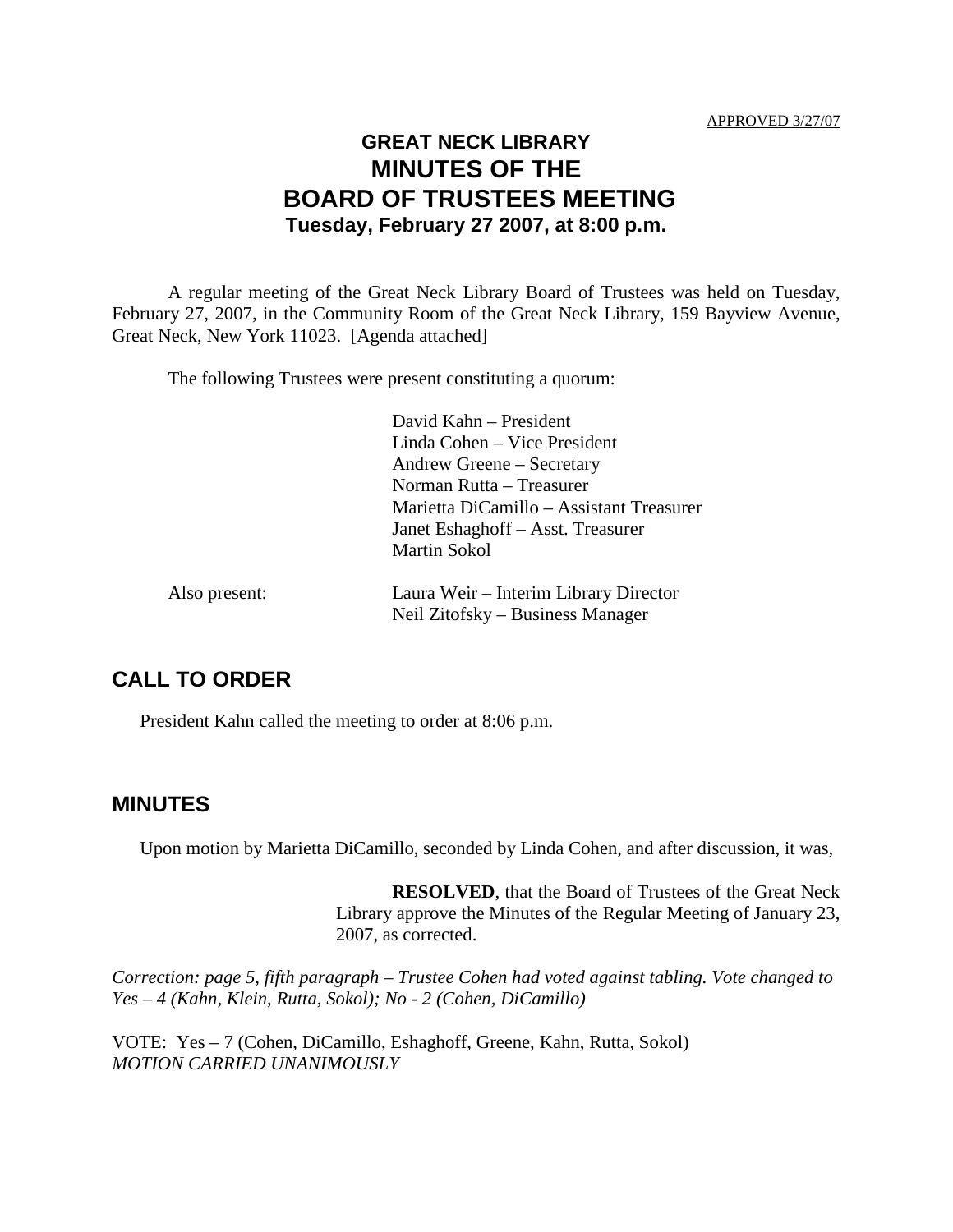## **TREASURER'S REPORT – PERSONNEL REPORT**

During the month of January 2007, revenue received was \$986,089. Total expenses were \$459,182.

At the close of business, January 31, 2007, total unadjusted operating fund holdings were \$1,780,042. Of these funds, \$1,776,607 was on deposit at HSBC and the Bank of New York, and \$3,435 was on hand in Petty Cash funds at Main and the Branches. This compares to a January 31, 2006, balance of \$1,529,697.

Additionally, the unadjusted cash balance of the Main Building and Special Services fund was \$1,208,769; the Automated Library fund was \$57,961; the Restricted Gift fund was \$48,219; the Branch and Special Services fund was \$104,801. These funds totaled \$1,419,750 on January 31, 2007. The January 31, 2006 unadjusted total was \$1,382,478.

(a) Upon motion by Norman Rutta, seconded by Linda Cohen, and after discussion, it was,

**RESOLVED,** that the Board of Trustees of the Great Neck Library accept the February 27, 2007, Treasurer's Report with the Personnel Changes of January 19, 2007 through February 21, 2007.

*Public Comments: Marianna Wohlgemuth, Ralene Adler*

**VOTE:** Yes – 7 (Cohen, DiCamillo, Eshaghoff, Greene, Kahn, Rutta, Sokol) *MOTION CARRIED UNANIMOUSLY*

(b) Upon motion by Norman Rutta, seconded by Linda Cohen, and after discussion, it was,

**RESOLVED,** that the Board of Trustees of the Great Neck Library authorize the Treasurer, who has reviewed all checks and supporting documentation, to pay the persons named in the Warrant dated January 20, 2007 through February 22, 2007, Paid Checks numbered 0023630 through 0023635, 0023690 through 0023694, and, 34861 through 34890, and To-Be-Paid Checks numbered 34891 through 35011, the sums set against their respective names, amounting in the aggregate to \$269,667.72.

Trustee DiCamillo requested the invoices for checks numbered 34861 – 34890, which were not available at the Finance Committee meeting. Treasurer Rutta indicated that when he signed those checks he did look at the supporting paperwork but they should have been available at the Finance Committee meeting. In future, any invoices that appear on the warrant should be available for any member of the Finance Committee or the Board to review.

*Public Comments: Ralene Adler*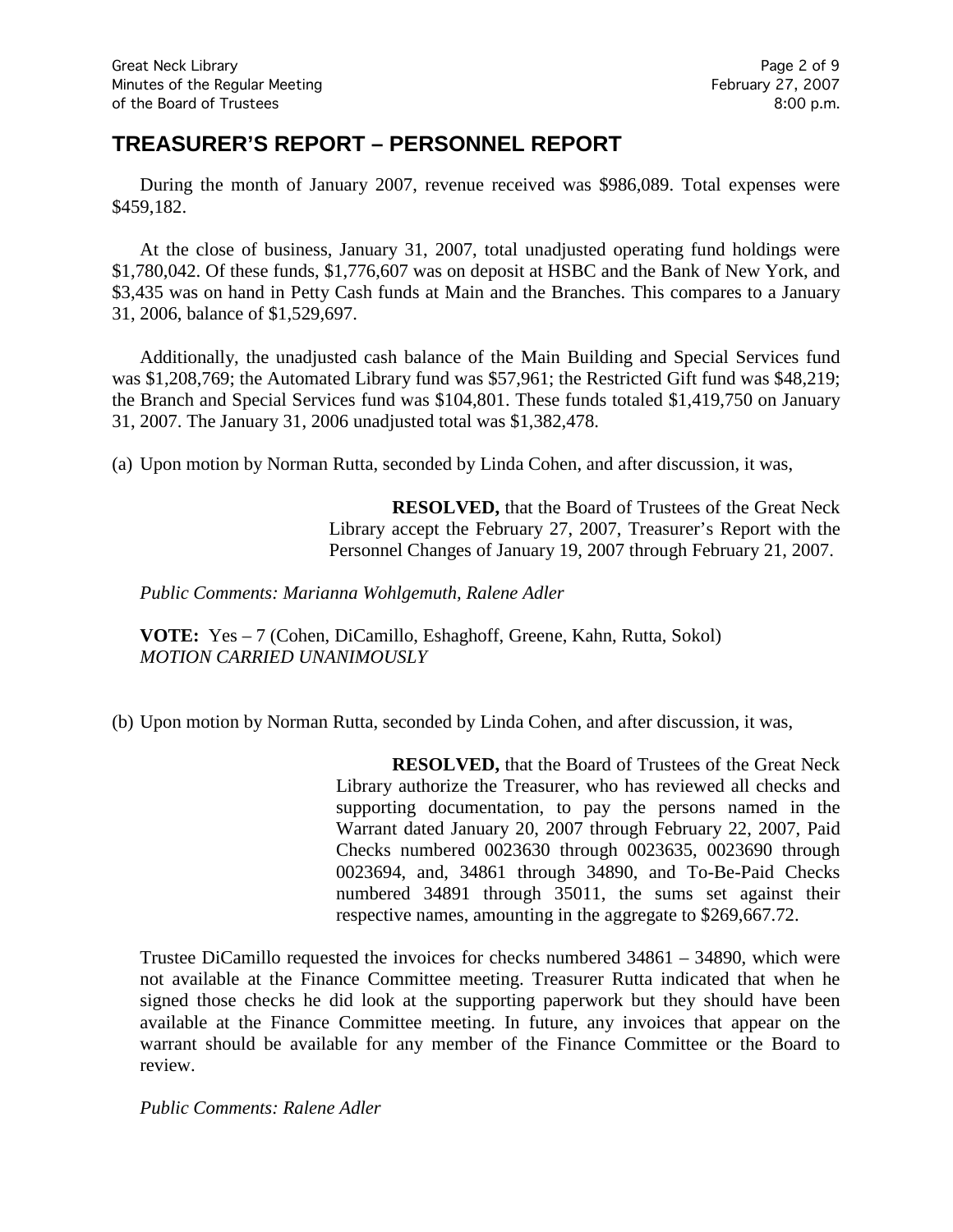**VOTE:** Yes – 7 (Cohen, DiCamillo, Eshaghoff, Greene, Kahn, Rutta, Sokol) *MOTION CARRIED UNANIMOUSLY*

(c) Upon motion by Norman Rutta, seconded by Linda Cohen, and after discussion, it was,

**RESOLVED,** that the Board of Trustees of the Great Neck Library accept the Payroll Warrants for pay dates January 4 and January 18, 2007, which have been reviewed by the Treasurer, in the amounts of \$151,094.58 and \$158,531.37 respectively, for a total of \$309,625.95.

The Finance Committee at its meeting on February  $22<sup>nd</sup>$  did not have the payroll warrant to review. Voting for this resolution was delayed until during the brief recess period when the Business Manager presented the payroll warrant for review.

Trustee DiCamillo asked Business Manager Zitofsky to do a cost comparison online of other vendors for office supplies as the vendors currently being used seemed more expensive. She would also like for the preliminary budget that all line items have supporting documentation attached. There should also be a salary line item budget for all the different categories.

**VOTE:** Yes – 7 (Cohen, DiCamillo, Eshaghoff, Greene, Kahn, Rutta, Sokol) *MOTION CARRIED UNANIMOUSLY*

# **REPORT**

#### INTERIM DIRECTOR [appended]

In addition to her written report, Interim Director Weir reporting on the NY State Construction Grant, pointed out that so many libraries applied for the grant that the Nassau Library System had to send all the requests to Albany and that every library will probably get half of what they had asked for. The Great Neck Library had asked for \$8,000 and probably will end up getting \$4,000.

Trustee DiCamillo commended Ethan Mann, Director of Levels, for the outstanding job he has done with the Levels program. Ethan has also been doing membership drives for the Junior Levels program, which has resulted in a steady increase in registration. The Interim Director was asked to write a letter to the Board of Education on behalf of the Library Board of Trustees, thanking Dr. Ronald Friedman for permitting Ethan to speak to the principals of the schools and for allowing the children to "backpack" literature home.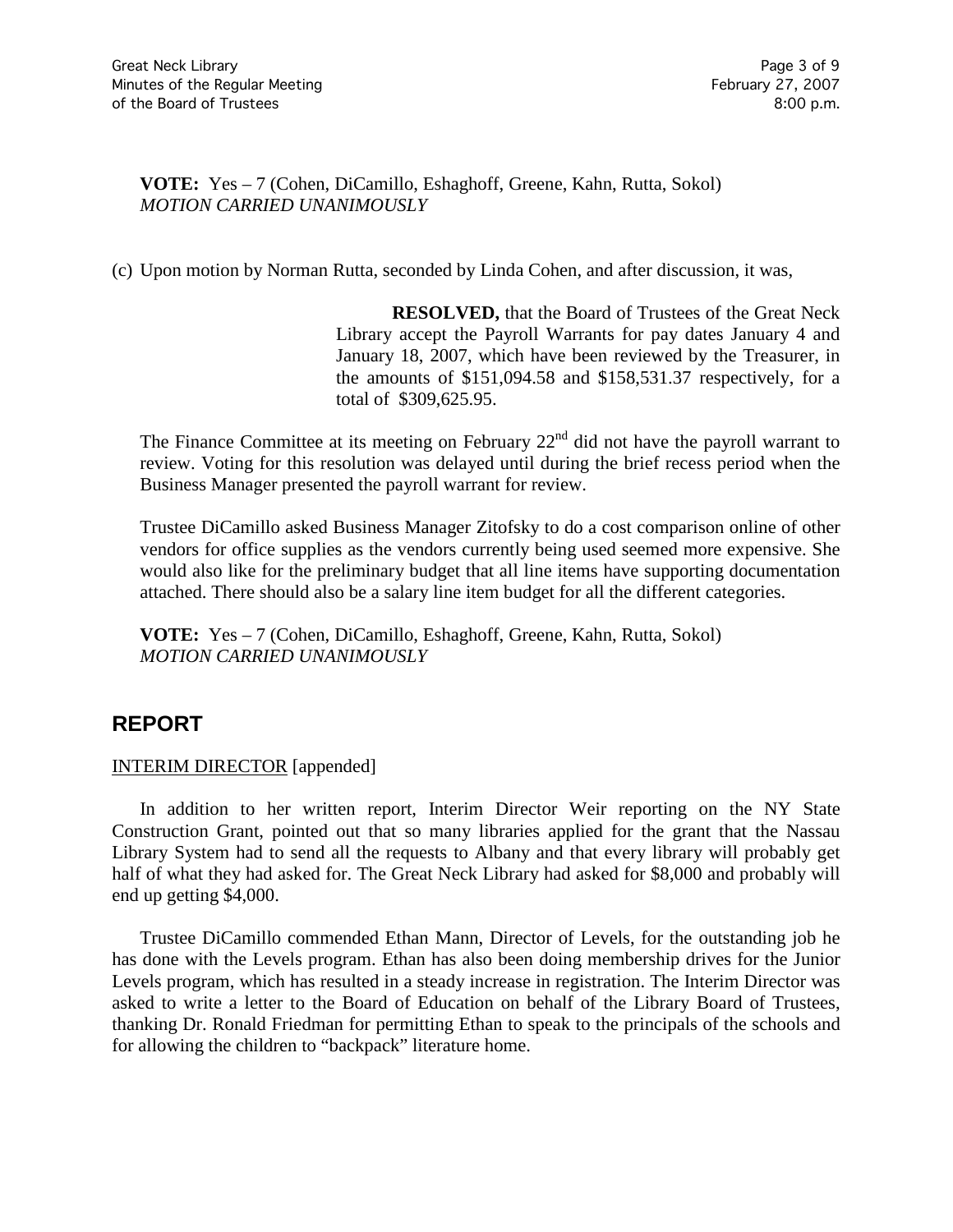Trustee DiCamillo brought up the subject of a FOIL request sent to the Great Neck Library by Sandra Peddie, a special writer at Newsday. Ms. Peddie requested copies of the Library's certified income and expense statements, all contracts, payroll (including gross pay for each year), vendor lists, meeting agendas and sick and vacation time for 2001 through the present date. This request was sent first to all libraries in Suffolk County and then to Nassau County.

Jackie Thresher, Director of the Nassau Library System, in consultation with the Director of the Suffolk County Cooperative Library System (SCLS) and attorney Kevin Seeman, who is also the attorney for SCLS, made an agreement with Ms. Peddie for all member libraries in Nassau County to send a uniform response. This uniform response specified that it was the understanding that no action was required of the member libraries at this time since she (ms. Peddie) agreed to accept copies of the latest annual reports of all NLS member libraries to the State and current information about the salaries of library directors from the Nassau Library System as at least the initial response to her request.

Ms. Peddie in return sent a thank you email. Some Trustees felt that this was not a sufficient release that we have complied with her FOIL request. Trustee Greene suggested that the Director inform Mr. Seeman of the Board's concern and if what we sent Ms. Peddie was sufficient for the time being. Mr. Seeman was familiar with the letter and thought it sufficient.

*Public Comments: Ralene Adler*

#### DIRECTOR SEARCH COMMITTEE

The Board had met in Executive Session on February  $15<sup>th</sup>$  to discuss the applications received for the Director's position. It was decided to postpone the Director search until later in the spring because only six applications were received, most of which did not meet up to the required standard.

*Public Comments: Stanley Romaine*

#### BEQUEST

The Interim Director received a letter from the law firm of Sharon Kovacs Gruer indicating that the Great Neck Library is the recipient of one-third of the residuary estate of Louise Carter in the amount of \$309,731, with stipulations that the money should be spent for charitable or educational purposes in the area of archaeology, anthropology and art history. Louise Carter was a longtime Great Neck resident who passed away in 2004. Interim Director Weir had referred this to attorney Kevin Seaman, and his response to her question will be sent to Trustees.

*Public Comments: William Morrill*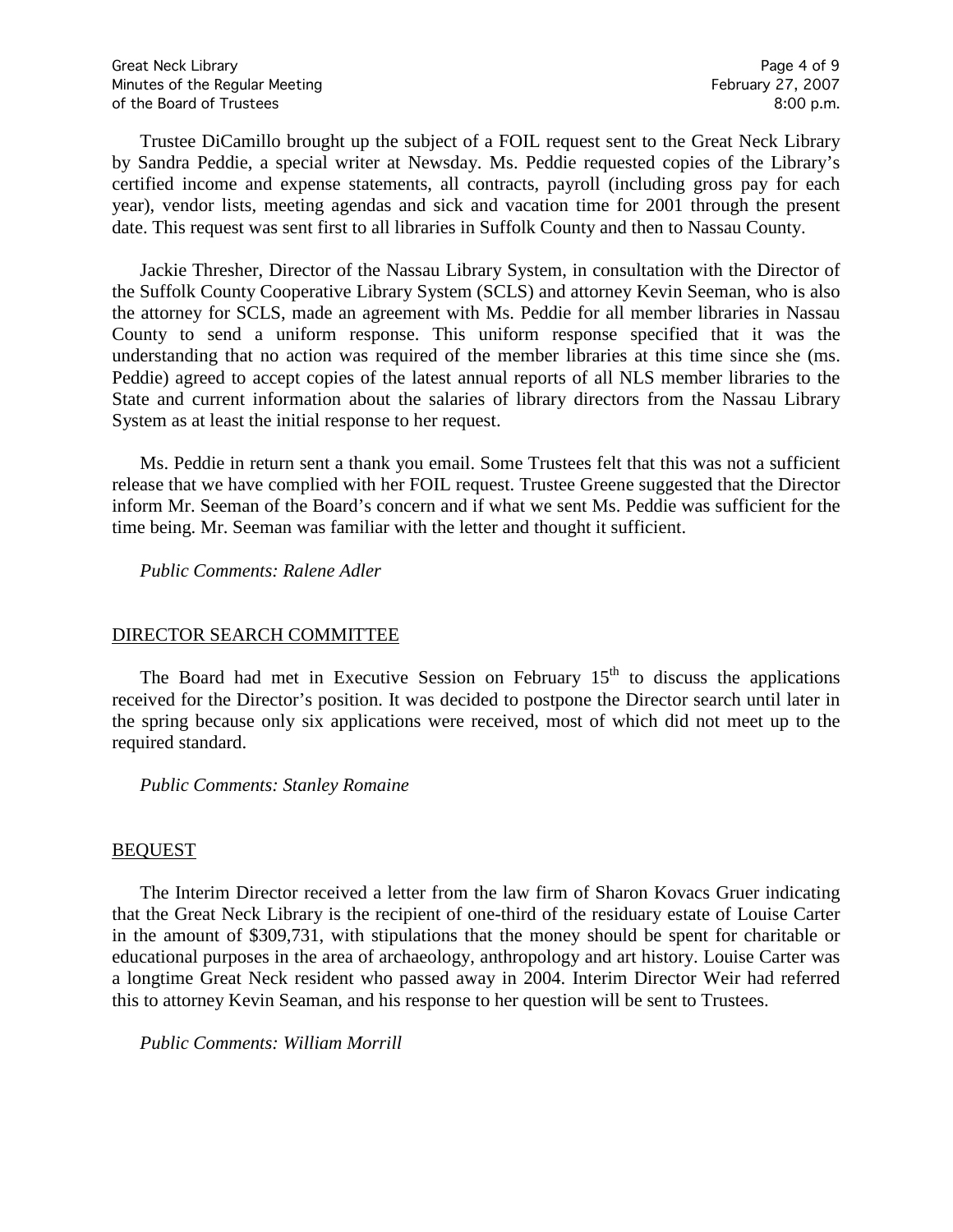# **OLD BUSINESS**

#### POLICY COMMITTEE RECOMMENDATIONS

#### **(i) Airing of Policy Change**

President Kahn requested that this item be left on the table as his intent was still to visit other local Boards – Sewer District and the School – and see how they handle policy changes.

*Public Comments: Carol Frank, William Morrill, Karen Rubin*

#### **(ii) Formal Minutes of Board Committee Meetings**

Upon motion by Linda Cohen, seconded by Marietta DiCamillo, and after discussion, it was,

> **RESOLVED,** that the Board of Trustees of the Great Neck Library take from the table the resolution to amend Section 200-50 (Committee Meetings of the Board) of the Board Policy Manual by adding a new paragraph: "Minutes – see Section 100-20, §106, paragraphs 1-3 of the Open Meeting Law."

**VOTE**: Yes – 7 (Cohen, DiCamillo, Eshaghoff, Greene, Kahn, Rutta, Sokol) *MOTION CARRIED UNANIMOUSLY*

There was a general consensus that there was the need for minutes to be taken at Board Committee meetings. The discussion was centered around who would take the minutes, and would someone be hired. The Trustees were divided on whether or not someone should be hired. Some felt that someone should be hired, while others thought that one of the Trustees on that Committee could take minutes. Other suggestions included the Director taking the minutes, as well as the recording of the meeting and at a later time a synopsis written.

Trustee Cohen referred to Ralene Adler's suggestions in her letter to the Policy Committee regarding the format of the minutes. Trustee Eshaghoff volunteered to take minutes as well as Mrs. Adler who attends the Finance and Policy Committee meetings. Trustee Cohen recommended that for the upcoming meetings, the Board could accept Trustee Eshaghoff and Mrs. Adler's offer. The Board voted unanimously to leave this on the table and to go ahead with Trustee DiCamillo's proposal to do fact finding and the fiscal cost before a policy is adopted. Trustee Greene noted that Mrs. Adler's taking of minutes was not appropriate.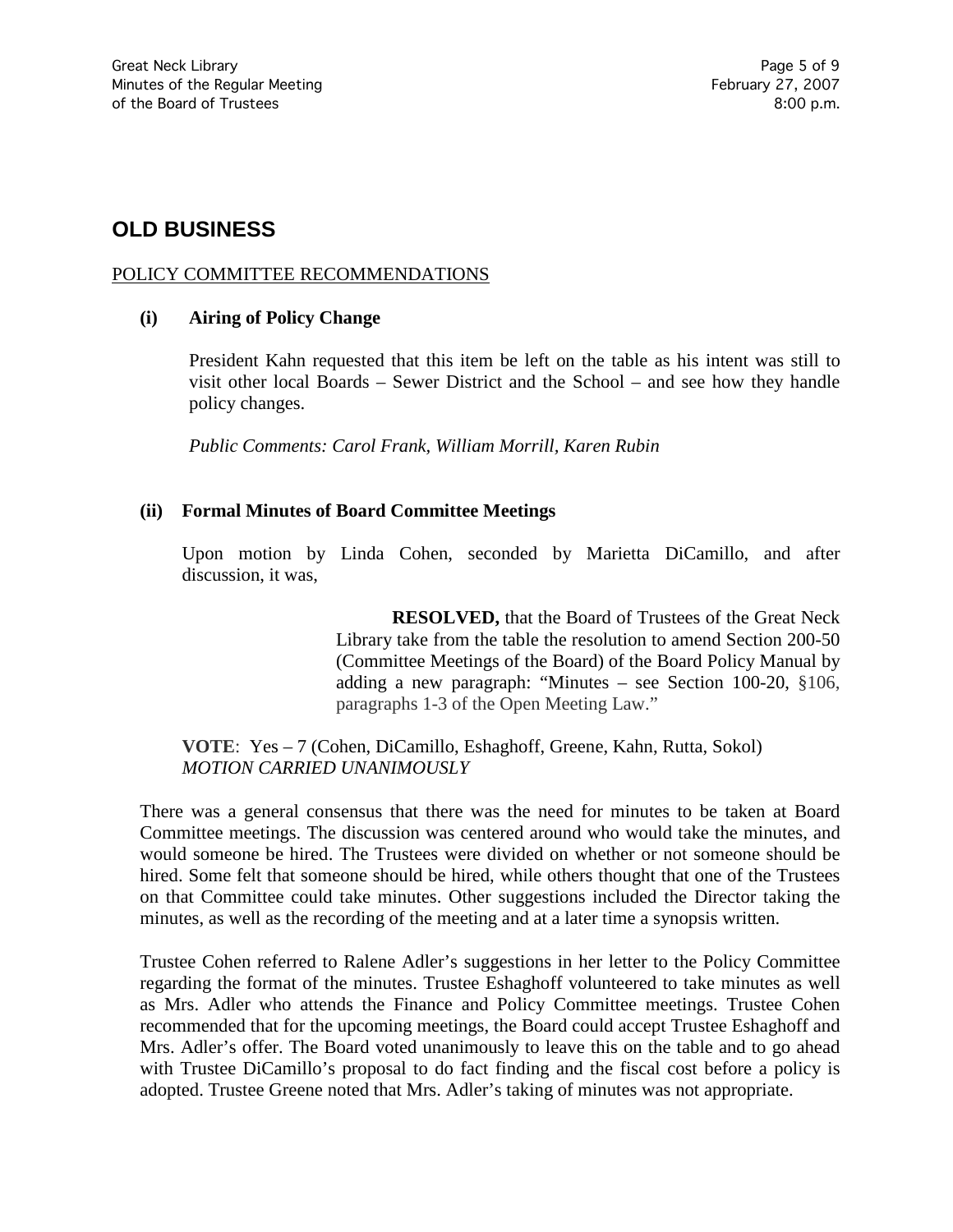*Public Comments: Carol Frank, Karen Rubin, William Morrill, Ralene Adler*

#### **(iii) Legal Counsel's Attendance at Board Meetings**

President Kahn recommended that this be sent to the Policy Committee for discussion and when Policy aired thoroughly then recommendations should be sent to the Board at which time the Board will make its decision. Motion seconded by Marietta DiCamillo. All were in favor.

#### **(iv) Hiring Policy**

Upon motion by Linda Cohen, seconded by Marietta DiCamillo, and after discussion, it was,

> **RESOLVED,** that the Board of Trustees of the Great Neck Library take from the table the resolution to authorize the Director to hire the Assistant Director

**VOTE:** Yes – 7 (Cohen, DiCamillo, Eshaghoff, Greene, Kahn, Rutta, Sokol) *MOTION CARRIED UNANIMOUSLY*

*There were two scenarios presented, either the Director hires the Assistant Director or the Board hires the Assistant Director*.

Upon motion by David Kahn, and after discussion, it was,

**RESOLVED,** that the Board of Trustees of the Great Neck Library authorize the Director to hire the Assistant Director.

*Public Comments: Karen Rubin, William Morrill*

**VOTE:** Yes – 7 (Cohen, DiCamillo, Eshaghoff, Greene. Kahn, Rutta, Sokol) *MOTION CARRIED UNANIMOUSLY*

*With the approval of the above resolution the following changes have to be made to the Policy Manual and the Bylaws have to be amended at the next Library election:*

#### Policy Manual

Sections 300-10 (Director's responsibility) a new paragraph (L) will be created to indicate that the director will hire all employees, except the Business Manager.

Section 200-20 (Responsibility of Trustees) add: "and Business Manager"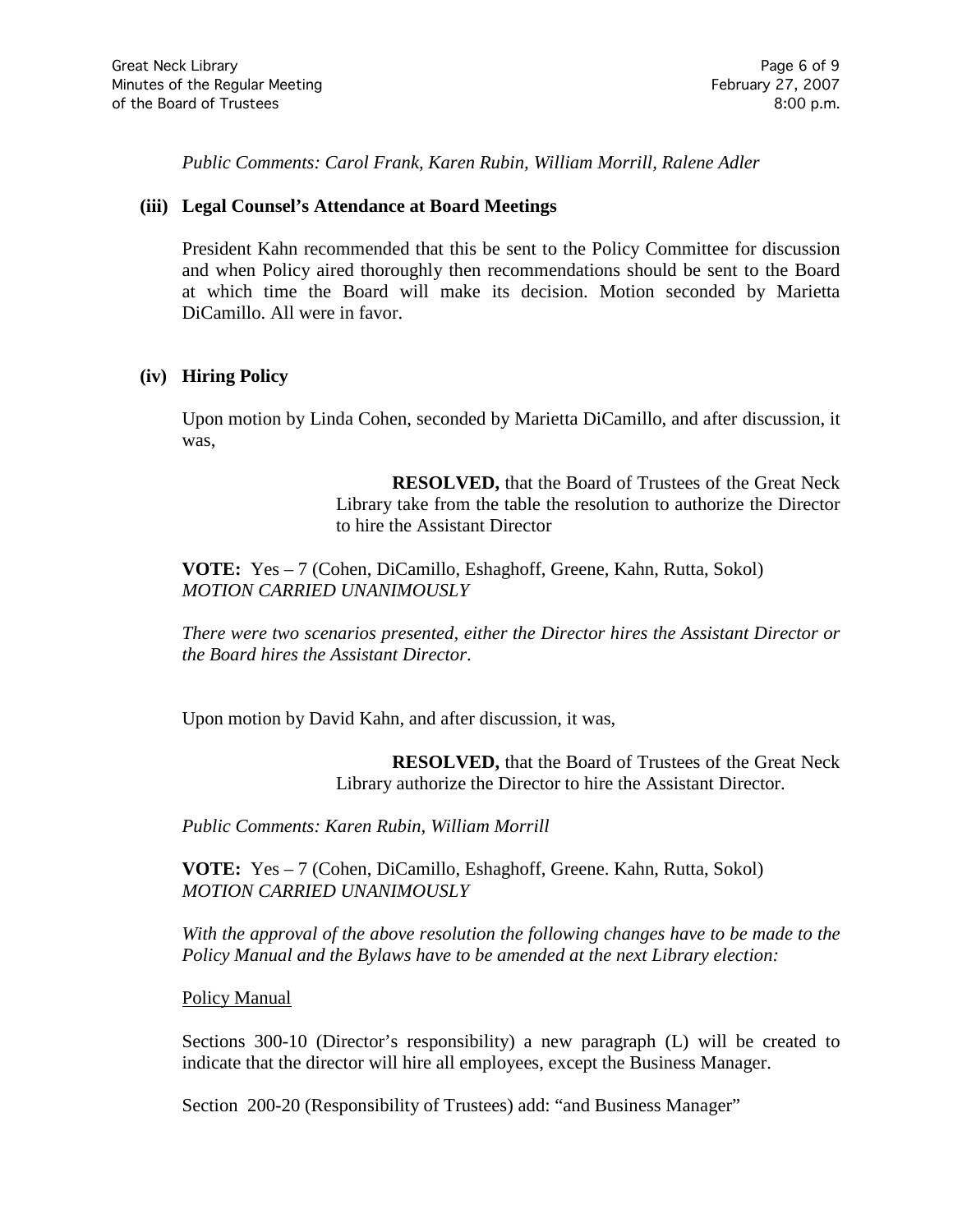#### Bylaw Amendment

On motion by Linda Cohen, seconded by Marietta DiCamillo and unanimously approved, the following bylaw amendment will be placed before the Great Neck Library Association Membership at its Annual Meeting on October 29, 2007 for consideration:

#### Section 100-10 VII, paragraph I – Board of Trustees

The Board shall appoint the Director of the Library who shall have general charge of the Library and its branches under the direction of the President of the Board. Subject to the Board's approval, the Director shall hire all employees, **except the Business Manager**…

#### **[Note: bold text is addition]**

*Public Comments: William Morrill*

**VOTE:** Yes – 7 (Cohen, DiCamillo, Eshaghoff, Greene, Kahn, Rutta, Sokol) *MOTION CARRIED UNANIMOUSLY*

## **NEW BUSINESS**

#### BOARD COMMITTEE APPOINTMENTS

Committee assignments were made but some adjustments were needed. It was decided to carry on with other business and revisit this during the brief recess. The President later decided that he would work on the committee assignments again and the following day he would let the Trustees know to which committees they were assigned.

[Below are the final committee assignments received the following day:]

**Building Branch Branch Finance** Martin Sokol, Chair **Andrew Greene, Chair** Norman Rutta, Chair Linda Cohen Janet Eshaghoff Marietta DiCamillo Andrew Greene Martin Sokol Janet Eshaghoff David Kahn David Kahn David Kahn

**Personnel Policy and Bylaws:** Marietta DiCamillo, Chair Linda Cohen, Chair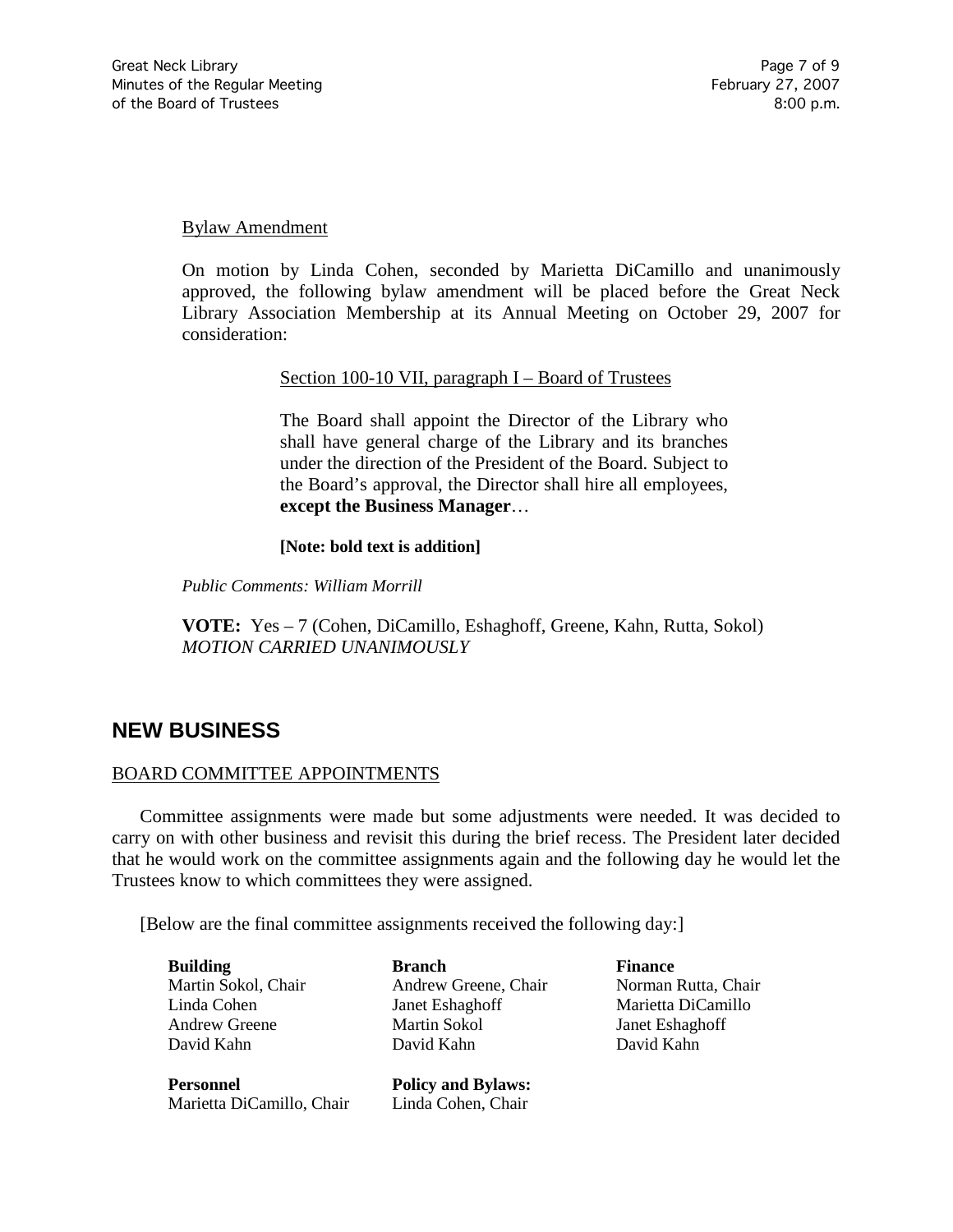David Kahn David Kahn

Linda Cohen Marietta DiCamillo Norman Rutta **Andrew Greene** 

#### **PERSONNEL**

#### **Children's Department Head Appointment**

Upon motion by Andrew Greene, seconded by Linda Cohen, and after discussion, it was,

**RESOLVED,** that the Board of Trustees of the Great Neck Library appoint Deidre Goode to fill the vacant position as Department Head of Children's Services effective March 19, 2007, at a salary of \$74,000 annually.

**VOTE:** Yes – 7 (Cohen, DiCamillo, Eshaghoff, Greene, Kahn, Rutta, Sokol) *MOTION CARRIED UNANIMOUSLY*

#### **Senior Clerk**

Upon motion by Marietta DiCamillo, seconded by Linda Cohen, and after discussion, it was,

**RESOLVED,** that the Board of Trustees of the Great Neck Library approve the promotion of Faye Toy to the position of Senior Clerk with an annual salary of \$35,132, effective immediately.

*Public Comment: Rebecca Sassouni, Stanley Romaine, Jonathan Aubrey, Daniel Nachmanoff*

Trustee Rutta motioned for this to be sent to the Personnel Committee. Kahn and Rutta voted in the affirmative; Cohen, DiCamillo, Eshaghoff, Greene, Sokol opposed. Motion failed. Original motion stood.

**VOTE:** Yes – 6 (Cohen, DiCamillo, Eshaghoff, Greene, Kahn, Sokol); No – 1(Rutta) *MOTION CARRIED*

#### LEGAL COUNSEL

The Board had selected three firms to be interviewed. The Interim Director was asked to canvass the Trustees for dates that they were available for conducting interviews.

#### INNOVATIVE USERS GROUP MEETING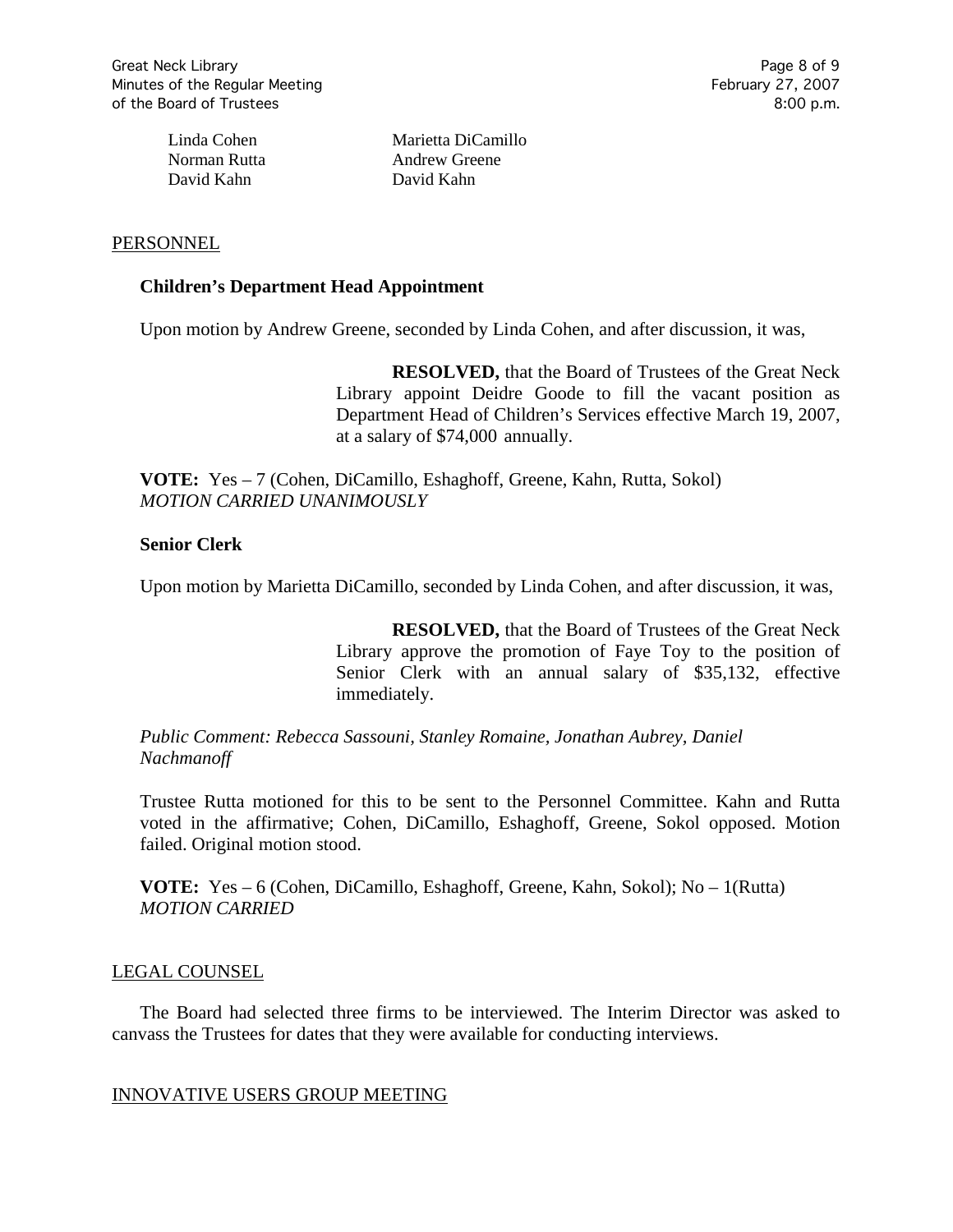Upon motion by Martin Sokol, seconded by Marietta DiCamillo, and after discussion, it was,

**RESOLVED,** that the Board of Trustees of the Great Neck Library authorize the attendance of one member of the professional staff at the Innovative Users Group Meeting to be held in San Jose, California, from May 15-May 17, 2007, at a cost not to exceed \$1,601 to be charged to the Travel/Conference line of the operating budget.

**VOTE:** Yes – 7 (Cohen, DiCamillo, Eshaghoff, Greene, Kahn, Rutta, Sokol) *MOTION CARRIED UNANIMOUSLY*

#### NLS DELIVERY FEE

Upon motion by Janet Eshaghoff, seconded by Linda Cohen, and after discussion, it was,

**RESOLVED,** that the Board of Trustees of the Great Neck Library approve the Nassau Library System's request for financial support for delivery services for calendar year 2007 not to exceed \$9,813.

*Public Comments: Ralene Adler*

**VOTE:** Yes – 6 (Cohen, Eshaghoff, Greene, Kahn, Rutta, Sokol); No – 1 (DiCamillo) *MOTION CARRIED* 

## **OPEN TIME**

*Speaking: Marianna Wohlgemuth, William Morrill, Barbara Zeller*

## **RECESS**

A brief intermission was called at 10:13 p.m. to review supporting documents that were not available at the Finance Committee meeting. The meeting was reconvened at 10:30 p.m. with the unanimous approval of the payroll warrant [see page 3].

## **ADJOURNMENT**

Trustee DiCamillo called for an adjournment of the meeting seconded by Norman Rutta at 10:35 p.m.